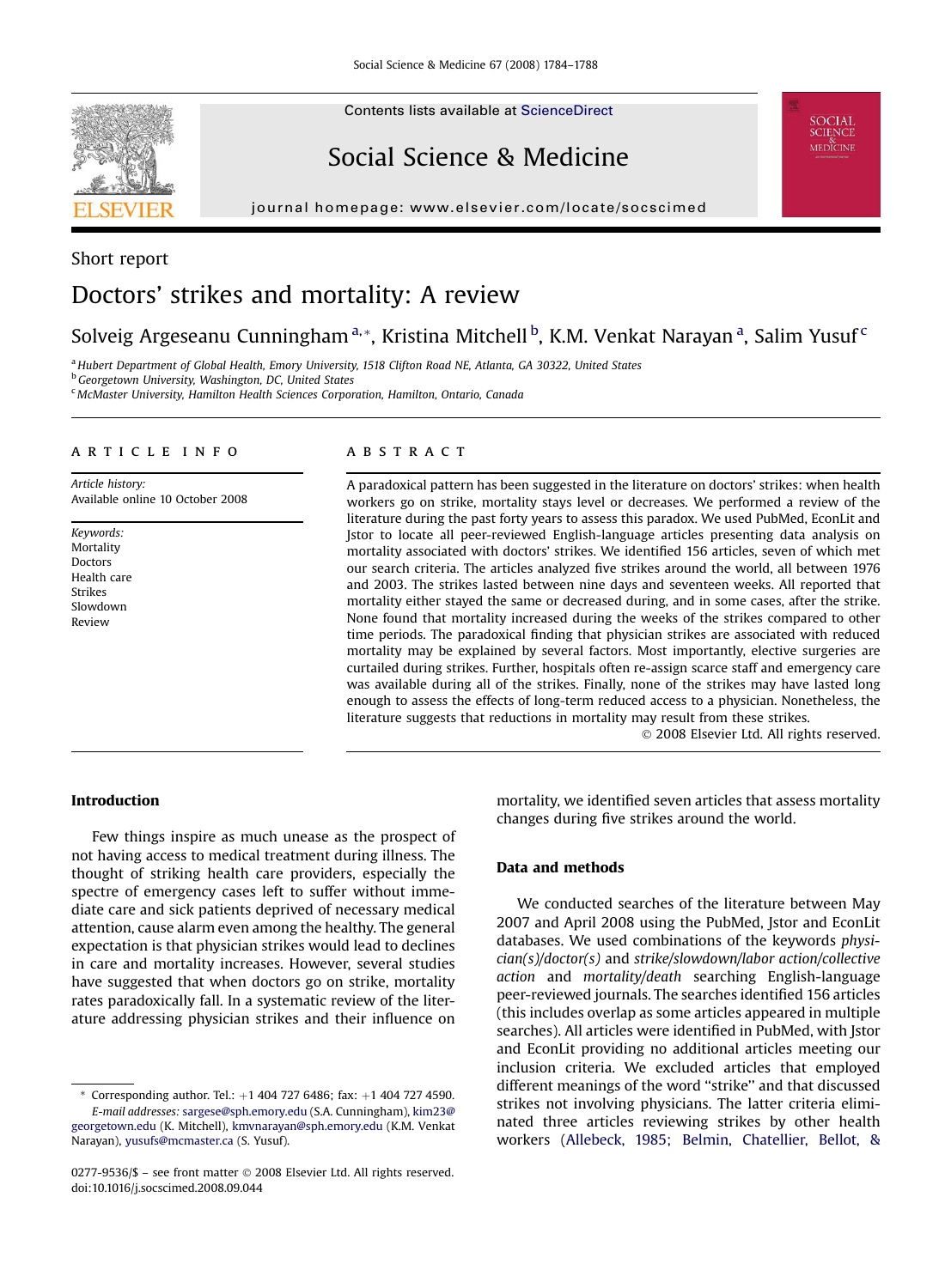[Moulias, 1992; Stabler, Schnurr, Powell, Stewart, & Guenter,](#page-4-0) [1984](#page-4-0)). We only included articles presenting empirical data on the relationship between physician strikes and mortality. Four articles that discussed mortality but did not present data were excluded [\(Adams, 1986; Chapman, 2006;](#page-4-0) [Thompson & Salmon, 2006; Warner, 1984\)](#page-4-0), as were three letters that recounted results from full articles that were included [\(Joffe, 1979; Roemer, 1979; Slater, 1984](#page-4-0)). Of the 156 articles, seven met our inclusion criteria.

#### Results

We identified seven articles assessing mortality data from five doctors' strikes, all of which occurred between 1976 and 2003. Each one is discussed below and details are provided in [Table 1.](#page-2-0)

A strike in Los Angeles County, CA in January 1976 was the first physician strike to be analyzed in terms of mortality. Doctors initiated the strike to express their discontent about increasingly high medical malpractice insurance premiums for which they were responsible [\(Roemer & Schwartz, 1979](#page-4-0)). The slowdown lasted five weeks and approximately 50% of doctors in the county reduced the scope of their practice and withheld care for all but emergency cases ([James, 1979](#page-4-0)).

Three articles examine this strike. [James \(1979\)](#page-4-0) uses a combination of surveys, t tests, moving average comparisons and a physician discussion panel to assess whether the strike actually affected mortality in Los Angeles County. He concludes that the strike may have actually prevented more deaths than it caused: between 31 and 132 deaths were attributable directly to the strike, and 55–153 deaths were avoided because of the strike. James argues that these differences, though not significant, are noteworthy and could be the result of reductions in deaths related to elective surgeries.

[Roemer and Schwartz \(1979\)](#page-4-0) use not only the five weeks of the strike, but also the mortality figures from the seven subsequent weeks in 1976 and in the previous five years as comparison. They argue that it is important to also review death records for the weeks following the strike because mortality due to surgery sometimes does not occur until two to three weeks later [\(Roemer, 1979; Roemer & Schwartz,](#page-4-0) [1979\)](#page-4-0). Furthermore, the strike may have caused delays in recording deaths ([Joffe,1979\)](#page-4-0). Thus, James' analysis may have overlooked some deaths. Still, Roemer and Schwartz found that Los Angeles County residents experienced only minimal reductions in access to medical care during the strike. They also observed that mortality declined steadily fromweek one (21 deaths/100,000 population) to weeks six (13) and seven (14), when mortality rates were lower than the averages of the previous five years. However, as soon as elective surgery resumed, there was a sharp rise in deaths. These authors also highlight the risks associated with elective surgeries in interpreting the patterns of mortality following the strike.

[Roemer \(1981\)](#page-4-0) presents similar conclusions based on examinations of death certificates from the two weeks following the strike. This revealed that there were ninety more deaths associated with surgery for the two weeks following the strike in 1976 than there had been during the same period in 1975. On the other hand, infant mortality rates, generally regarded as a reliable indicator of the population's general health, showed no significant deviations from the control period ([Roemer, 1981](#page-4-0)). This provides more evidence that the halt in elective surgeries was the primary cause of the decline in deaths.

Several issues remained unaddressed in these papers. Since the strike involved only 50% of physicians, it may not have drastically reduced access to health care. The sick could still receive care from the remaining doctors, and emergency services were still provided. Second, a fiveweek strike is long enough to assess the impact of doctor shortages on catastrophic and emergency health care, but may not be long enough to assess the health impact of removing access to many procedures, such as removal of malignancies. It would have been beneficial to separate out changes in deaths from emergent, life-threatening conditions such as acute myocardial infarctions and acute gastrointestinal bleeds. With respect to elective surgery, risks are immediate while any benefits are not observable until later. On the other hand, if these surgeries are delayed, there may be an increase in deaths in the months following the strike, as more follow-up surgery may be needed. Roemer and Schwartz offer the most promising analytic approach by comparing mortality during and following the strike with the same period in previous years.

Jerusalem experienced a doctors' strike from 2 March to 26 June 1983 as a result of a salary dispute between the government and the Israel Medical Association. 8000 of Jerusalem's 11,000 physicians participated in the strike by refusing to treat patients inside hospitals, though many of them set up separate aid stations where they treated emergency cases for a fee. [Warner \(1984\)](#page-4-0) notes that mortality rates in Israel decreased during the strike, but she does not provide data to support her assessment [\(Warner,](#page-4-0) [1984](#page-4-0)). [Slater and Ever-Hadani's \(1983\)](#page-4-0) analysis examines death certificates from several months surrounding the strike period, 16 February–3 September 1983, and from a control period the previous year, 17 February–3 September 1982. They find that mortality did not increase during or after the strike, even when elective surgery resumed. The pre-strike deaths for the control period and the strike period were identical at 89; there were six fewer deaths during the strike than during the control period, while in the ten weeks following the strike, there were seven more deaths than there had been in 1982. The authors argue that this apparent lack of impact of the strike on mortality suggests that there was an over-supply of doctors in Jerusalem [\(Slater & Ever-Hadani, 1983](#page-4-0)).

This action offers a more comprehensive view of the effects of health care strikes than the one in Los Angeles County because a majority of doctors participated and the strike lasted several months. The results underscore that a doctors' strike involving the withdrawal of some nonemergency services does not necessarily lead to increased mortality. We cannot, however, overlook the fact that striking physicians opened aid stations, which supplemented medical care and also likely prevented people from crowding the hospitals. In addition, [Steinherz \(1984\)](#page-4-0) points out in response to Slater and Ever-Hadani's analysis that, while physicians were technically on strike during the four months of the dispute, most physicians did not actually adhere to the strike regulations. In fact, most doctors in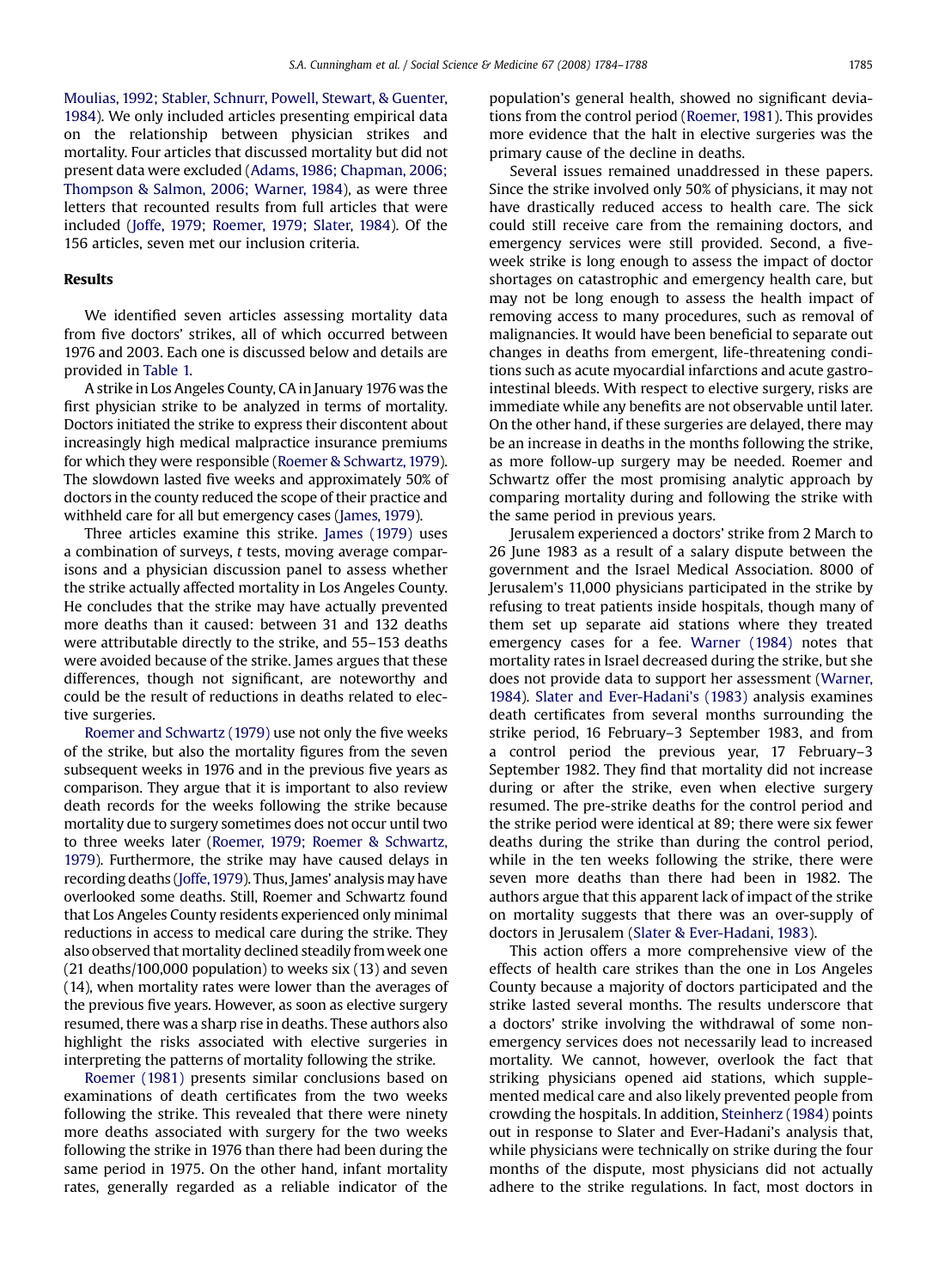<span id="page-2-0"></span>Summary of articles assessing mortality during doctors' strikes

| Article                           | Strike location           | Strike dates                          | Strike duration            | Participation                                                                     | Study period                                                                                                             | Control period                                                                                                                | Findings                                                                                                                                     |
|-----------------------------------|---------------------------|---------------------------------------|----------------------------|-----------------------------------------------------------------------------------|--------------------------------------------------------------------------------------------------------------------------|-------------------------------------------------------------------------------------------------------------------------------|----------------------------------------------------------------------------------------------------------------------------------------------|
| James (1979)                      |                           |                                       |                            |                                                                                   | Weekly number of deaths<br>during strike (5 weeks)<br>and 2 weeks<br>following strike                                    | Predicted deaths based on<br>means for the preceding 5<br>years                                                               | Mortality declined during<br>strike: deaths avoided:<br>between 55 and 153                                                                   |
| Roemer and<br>Schwartz (1979)     | Los Angeles<br>County, CA | January 1976–February 5 weeks<br>1976 |                            | $\approx$ 50% of physicians                                                       | Death rates during strike<br>(5 weeks) and 7 weeks<br>following strike                                                   | Same periods of the<br>previous 5 years                                                                                       | Mortality declined during<br>strike and increased when<br>elective surgery resumed                                                           |
| Roemer (1981)                     |                           |                                       |                            |                                                                                   | Deaths in 2 weeks<br>following strike                                                                                    | Same 2 weeks of the<br>previous year                                                                                          | Death rate after strike was<br>lower than in previous year<br>but there were more surgery<br>deaths among these than<br>in the previous year |
| Slater and Ever-<br>Hadani (1983) | Jerusalem,<br>Israel      | March-June 1983                       | 17 weeks                   | 8000 of 11,000 physicians                                                         | Number of deaths<br>pre-strike (2 weeks),<br>during strike (17 weeks)<br>and post-strike (10 weeks)                      | Same period of the<br>previous year                                                                                           | No difference in mortality                                                                                                                   |
| Erceg et al. (2007)               | Croatia                   | January-February 2003 1 month         |                            | Majority of physicians in<br>hospitals and polyclinics                            | Number of deaths pre-<br>strike (1 month), during<br>strike (1 month) and<br>post-strike (1 month)                       | Same period in 2001,<br>2002 and 2004                                                                                         | No difference in mortality<br>during the strike period, and<br>no difference in distribution of<br>causes of death                           |
| Siegel-Itzkovich<br>(2000)        | Jerusalem,<br>Israel      | March-June 2000                       | 3 months                   | Physicians in public hospitals                                                    | Number of monthly<br>funerals performed<br>during strike                                                                 | Monthly averages of<br>previous 3 years                                                                                       | Number of funerals decreased                                                                                                                 |
| Salazar et al. (2001)             | Spain                     | May-June 1999                         | 9 days,<br>non-consecutive | All resident physicians except<br>family care physicians in<br>teaching hospitals | Mortality rate in the<br>emergency department<br>on strike days during<br>study period (1 Barcelona<br>hospital studied) | Mortality rates in the<br>emergency department<br>on non-strike days during<br>study period (1 Barcelona<br>hospital studied) | No significant difference in<br>mortality rates in the<br>emergency department                                                               |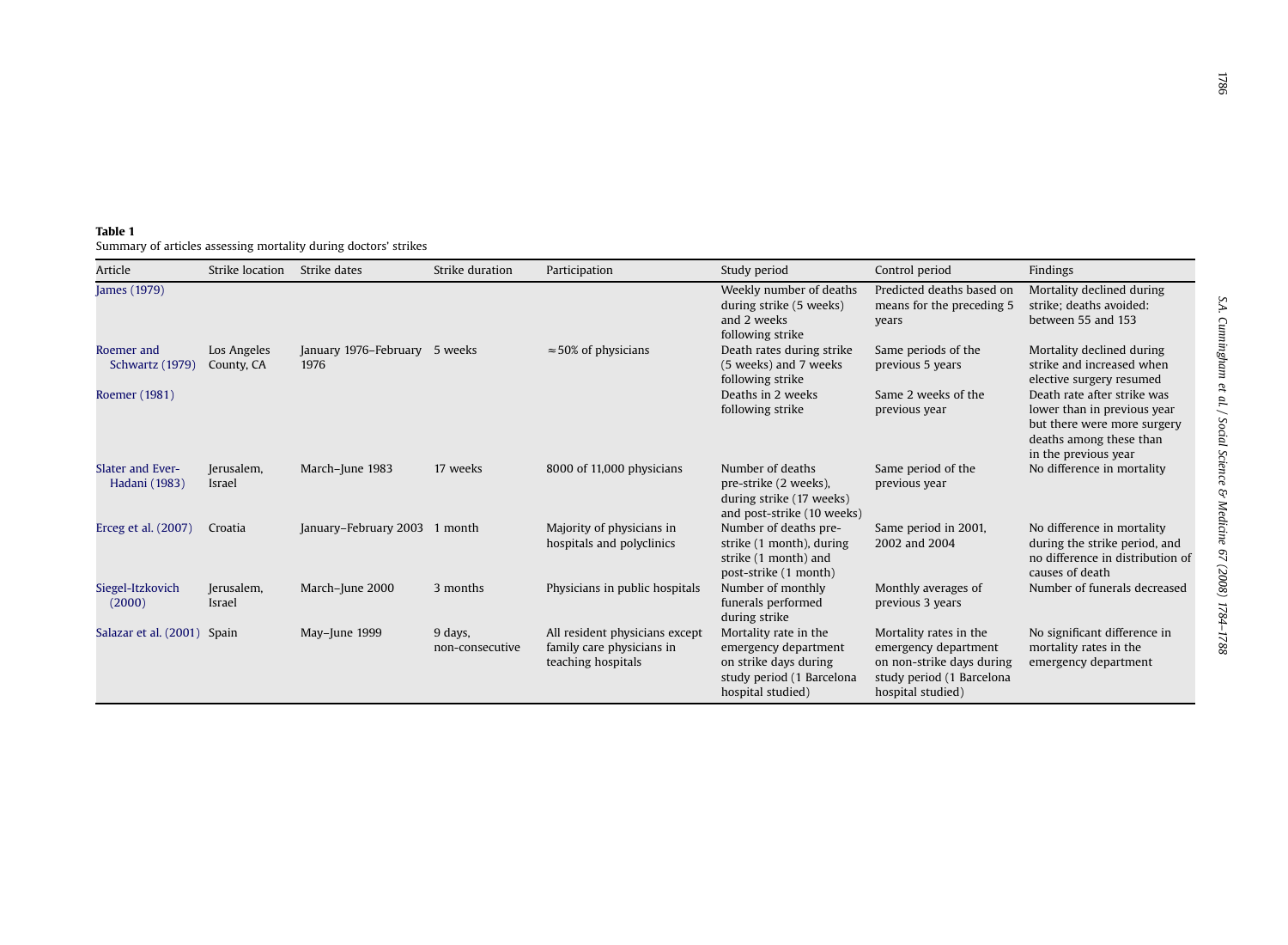Jerusalem provided services in a private or partially private context, so, while they participated in the strike in spirit, they did not actually halt their services.

Resident physicians in teaching hospitals in Spain went on strike for nine non-consecutive 24-h days between 5 May and 22 June 1999. Resident physicians in all specializations except family medicine participated. [Salazar et al.](#page-4-0) [\(2001\)](#page-4-0) evaluate the impact on patient health based on emergency department data from the Bellvitge hospital in Barcelona using data on patients admitted between 5 May and 22 June. They compare the nine days of the strike with the twelve days with no strike in this time interval and find that the strike did not have a statistically significant influence on mortality rates in the emergency department or on other indicators of care. During the strike, the emergency department experienced a mean of zero deaths per day, and during the non-strike period a mean of one death per day [\(Salazar et al., 2001\)](#page-4-0). The focus on mortality on specific days limits the possibility of finding differences. The focus on emergency care is limiting, because these deaths represent only a small portion of deaths, so the scope for assessing the impact of access to a doctor is limited. Still, they may represent the deaths where medical care can have the most impact. It is important to note that during this strike, the residents were replaced with staff physicians, so the care provided may have actually been more experienced.

Between March and June of 2000, Jerusalem's health care system experienced another strike, resulting from the Israel Medical Association's discontent with the government's proposed wage contract. The hospitals in the area cancelled all elective admissions and surgeries, but kept emergency rooms and other vital departments, such as dialysis units and oncology departments, open. [Siegel-](#page-4-0)[Itzkovich \(2000\)](#page-4-0) assesses changes in mortality by studying the Jerusalem Post's reports of funerals during the strike period. She finds a decline in the number of funerals during the three months of the strike, compared with the same months of the previous three years. One burial society reported 93 funerals during one month of the strike (May 2000) compared with 153 in May 1999, 133 in May of 1998, and 139 in May 1997. The author concludes that the strike was the only variable that could have caused a significant enough change in population health to bring about a decrease in funerals, and therefore presumably in mortality. The proposed explanation for the decrease in mortality was, once again, the halt in elective surgeries ([Siegel-Itzkovich, 2000](#page-4-0)). The amount of data presented in this article is very limited, as is the discussion of methods, making the results difficult to assess. The method of examining funeral records is likely to systematically exclude certain deaths. On the other hand, there is no reason to expect that the under-count would be higher during the strike relative to other times, so the patterns are likely consistent with actual trends.

The Croatian Physicians' Trade Union organized a country-wide strike between 15 January and 14 February 2003, with the majority of physicians working in hospitals and polyclinics participating. Emergency medical and dental care was provided during the four-week strike at levels similar to what was normally provided during weekends and holidays. [Erceg, Kujundzic-Tiljak, Babic-](#page-4-0)[Erceg, Coric, and Lang \(2007\)](#page-4-0) examined national death statistics from the month of the strike, the month preceding the strike, and the month following the strike (thus, 15 December–17 March), as well as from the corresponding periods in the two years preceding the strike (2000–2002) and the year following the strike (2003–2004). They find that death rates during the month of the strike were similar to those during the surrounding years (1.0–1.1/1000), with no significant differences. The authors conclude that there is no significant evidence that mortality rates were affected by the strike. This article provides a particularly thorough examination of mortality rates associated with a strike. An advantage of this article is that it also explores cause-specific mortality, which makes it possible to assess whether increase in certain causes of death actually existed but were masked by overall trends. However, Erceg et al. find no evidence of differences in cause-specific mortality between strike and non-strike periods.

Although outside the scope of this review, we found that similar findings are reported about mortality during other health workers' strikes. Two articles on nurses' strikes, one from a month-long strike in Alberta, Canada in 1982 ([Stabler et al., 1984\)](#page-4-0) and one from a 25-week strike in Paris ([Belmin et al., 1992\)](#page-4-0) found no significant changes in mortality. An article examining a two-week strike involving nurses and other hospital employees in Sweden found that mortality was significantly lower during the strike than in the previous year ([Allebeck, 1985\)](#page-4-0).

#### Discussion

This study is based on a systematic review of articles assessing the effects of doctors' strikes on mortality. Four of the seven articles presenting data found that mortality dropped as a result of the strike, and three observed no significant change in mortality during the strike or in the period following the strike. One found that while overall mortality fell, surgery deaths in the period following the strike increased, but the relationship of this increase to the strike is unclear.

Methods varied, but all included tests for statistical differences in deaths between the strike period and one or several control periods using chi square or t-test statistics. Four articles used control periods that included data from times corresponding with a few weeks following the strikes as well, to capture delayed deaths and delays in recordkeeping, as well as to assess how mortality was affected by the resumption of elective surgery. Because the studies are unavoidably observational, they do not account for variations in the strikes, such as duration, participation rates, and level of curtailment of care. The fact that all but one study compares mortality surrounding strikes with control periods in other years is an important strength of the papers, allowing them to identify trends and to hold constant some of the other sources of variation, such as seasonality of mortality or accidents.

Further variation in the assessments is introduced because different indicators are used to evaluate the effects of the strikes on mortality. For example, articles use